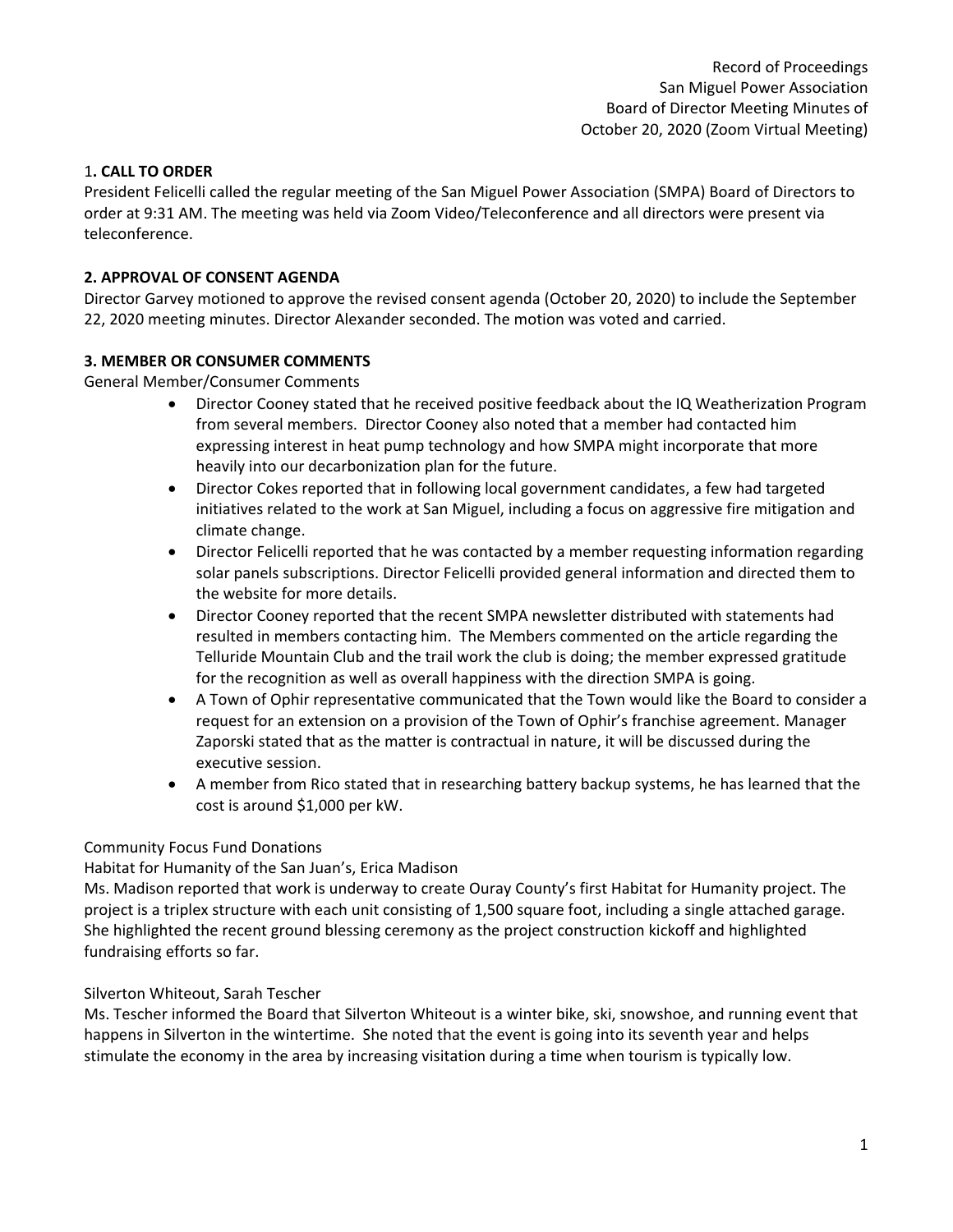## Valley Food Partnership, Carol Parker

Ms. Parker thanked SMPA for contributing to the Western Colorado Food and Farm Forum for the past few years. She highlighted the donations have helped make it possible for the educational conference to promote and encourage agriculture in our region. The conference covers areas of livestock, crops, marketing and management with a focus to grow the next generation of farmers and ranchers. Attendees include 4H participants, students involved in FFA programs and beginner farmer/ranchers who've been in business three years or less.

## **4. BOARD TOPICS**

Director Cokes presented the benefits of the Colorado Rural Electric Association (CREA)'s value to the group. Director Cokes reported CREA offers diverse services and useful programs, including providing opportunities for director education classes, as well as two seminars a year focusing on legislative and educational topics. Director Cokes advised that CREA offers a safety and loss control program for the co-ops. Director Cokes noted that she feels one of the most valuable aspects of CREA membership is the collaboration and communication between the co-op directors and the co-op managers.

## **5. CEO REPORT**

## **CEO Items**

2021 Budget Presentation

CFO Bill Mertz, along with department managers, presented the 2021 budget. The Board of Directors discussed various methods to maintain adequate margins, including considering a small rate increase or utilizing a portion of the deferred revenue.

Following discussion, Director Garvey motioned to approve the 2021 budget as presented utilizing the revenue deferral method with no rate increase. Director Alexander seconded. The motion was voted and passed with Director Garvey, Director Alexander, Director Brown, Director Felicelli, Director Cokes and Direction Rhoades in favor. Director Cooney voted against noting a desire for another reading before approval.

## **6. CEO REPORT**

## **CEO. Items**

Power Supply Update

Manager Mertz reported the work continues with the power supply consultants and SMPA continues to participate and monitor FERC filings.

## **Introduction of Employee Guests**

Danielle Rodriguez, Human Resources and Administration Coordinator; Terry Schuyler, Key Accounts Executive; Joshua Hainey, Senior Staff Accountant; Kelly Truelock, Staff Account; Mike Therriault, Engineering Supervisor; and Jeremy Fox, Service Planner Supervisor, were in attendance at the webinar meeting.

## **Community Focus Donations**

Manager Freeman noted \$7,300 in funds were available for distribution in the third quarter.

Following discussion, Director Brown motioned to award the community focus donations with the proportions that the Board arrived at via the evaluation scorecard, considering the amounts will need to be prorated based on original amounts were overbudget and apply for Basin match when applicable. Director Alexander seconded. The motion was voted and carried. The prorated awarded amounts are as follows: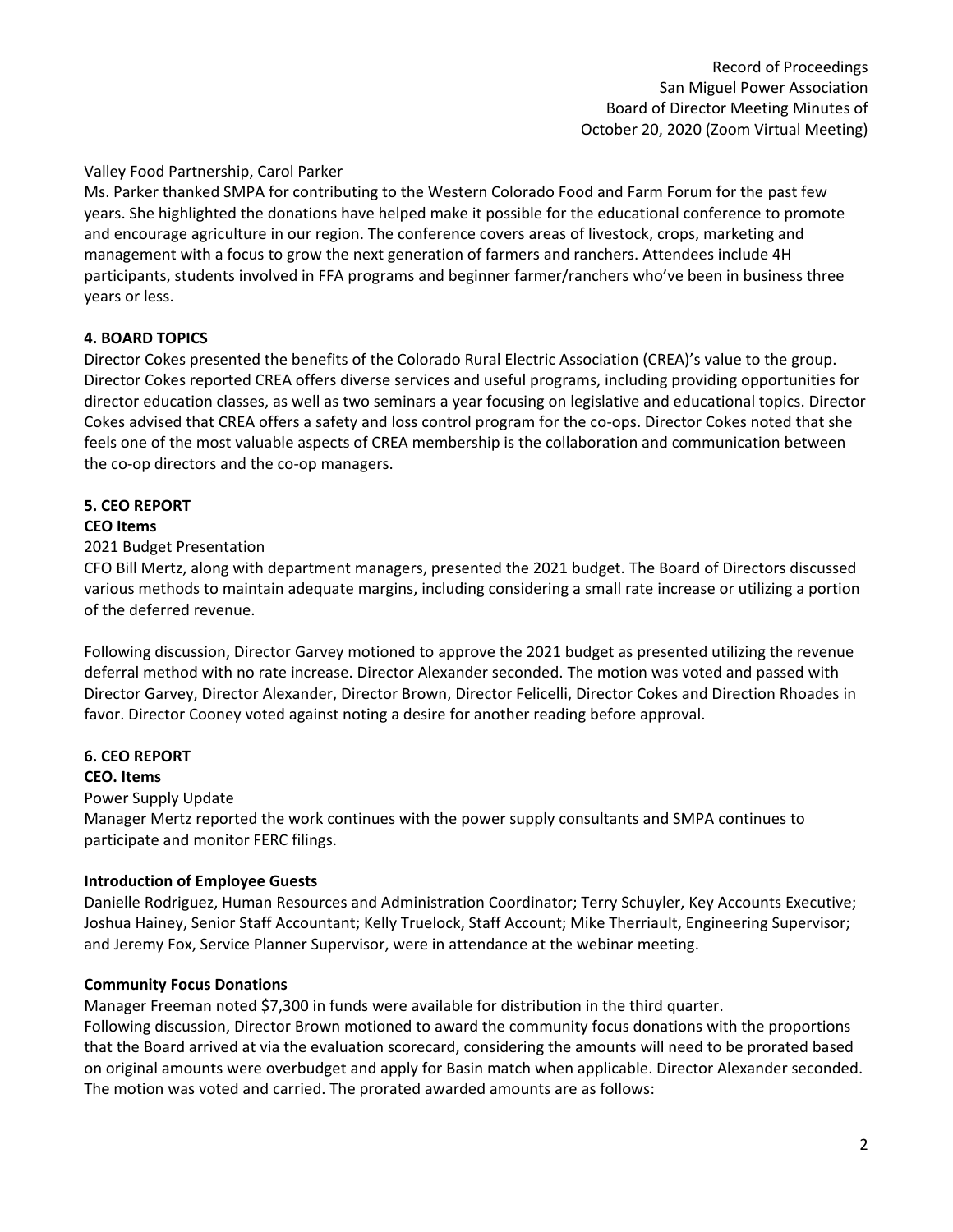- Habitat for Humanity of the San Juan's, \$1,848 donation.
- West End Cowboy Gathering, \$924 donation.
- Silverton Whiteout, \$462 donation.
- Montrose West Recreation, Inc., \$1,848 donation.
- Ah Haa School for the Arts, \$1,848 donation.
- Valley Food Partnership, \$370 donation.

## **Board Donations**

Director Felicelli donated \$38 to Silverton Whiteout.

Director Cooney donated \$100 to San Miguel Search and Rescue.

Director Alexander donated \$200 to Norwood Fire Department and \$200 to the Placerville Fire Department. Director Rhoades donated \$200 to Ouray Fire Department and \$200 to Silverton Fire Department. Director Garvey donated \$100 to Montrose West Recreation.

## **Finance Update**

Capital Credit Retirement Proposal

Manager Mertz proposed a capital credit retirement of \$500,000. Director Alexander motioned that \$500,000 in Capital Credits be retired. Director Cokes seconded. Following discussion, the motion was voted and carried.

#### **Marketing & Member Services**

Board approval of PV System in excess of policy limits

Manager Freeman informed the Board that staff received one request for a PV system that exceeds our policy limitations for solar net metering. Mr. Freeman reported that staff recommendation is that the system be approved in excess of policy limits.

Following discussion, Director Cooney motioned for Board approval of the PV system in excess of policy limits. Director Brown seconded. The motion was voted and carried.

#### Request to spend additional monies on the 2020 IQ Weatherization program

Manager Freeman informed the Board that requests have increased in 2020 for the IQ Weatherization program, noting an anticipated 20-30 homes to an actualized 40 homes in the queue. Manager Freeman advised the Board the program has also experienced a decrease in funding from other organizations due to COVID. Combine the high demand with decreased funding, and the program is at an impasse. Manager Freeman requested the Board approve an additional \$15,000 of Green Fund monies to bolster the program and complete the applications in the queue for 2020.

Following discussion, Director Rhoades motioned to approve \$15,000 of Green Fund monies to support the IQ Weatherization program. Director Brown seconded. The motion was voted and carried.

## **Information Technology**

Manager Tea did not have anything to add to his report.

# **Administration & Human Resources**

Human Resources and Administration Coordinator Danielle Rodriguez reviewed her report, highlighting two new faces at SMPA; Meghan Rutherford, the new Member Service Representative (MSR) in Ridgway and Paula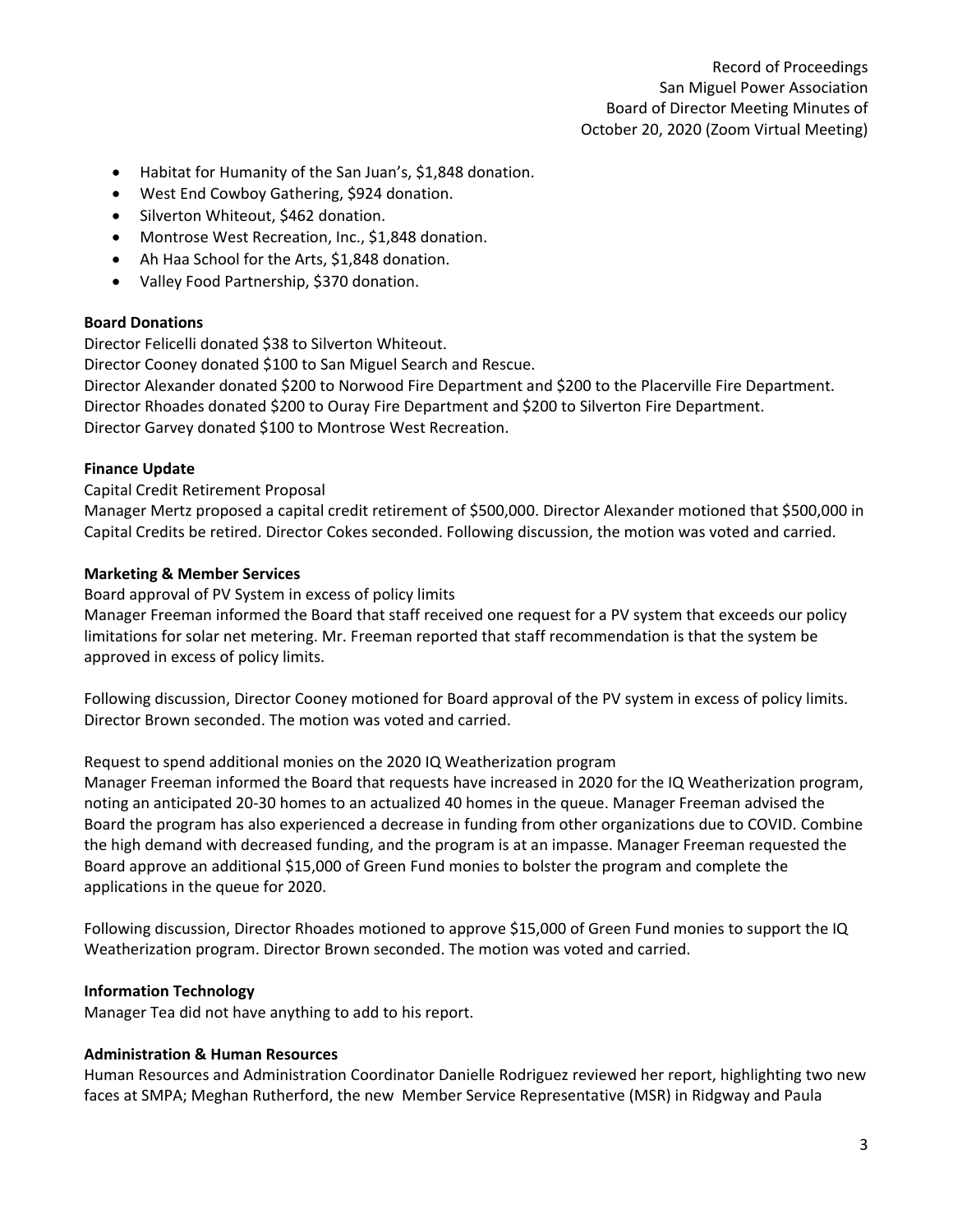Riddle, the new custodian in Nucla. Mrs. Rodriguez also congratulated Jeremy Fox on his promotion to Engineering Manager and advised the Board that interviews for the Energy Service position have been scheduled.

## **Engineering**

Manager Fox provided an update on the Ice Park Fire, informing the Board that he has been in communication with Tri-State and the Forest Service, advising contingencies are in place to switch power over if necessary, and we should be able to maintain power everywhere.

## **Operations**

Manager Oliver reviewed his report, highlighting the crews continue to be very busy.

## **Safety and Regulatory Compliance**

Paul Enstrom, Safety and Regulatory Compliance Coordinator, did not have anything to add to his report.

## **6. ATTORNEY'S REPORT**

Director Rhoades made a motion at 2:28 PM to enter into executive session for personnel and contractual issues. Director Garvey seconded. The motion was voted and carried. The Board entered into executive session at 2:28 PM and came out at 3:02 PM. While in executive session, no decisions were made, nor votes taken.

## **7. ASSOCIATED MEETING REPORTS**

CREA- Debbie Cokes Director Cokes reported that the next meeting is scheduled for October 30, 2020.

#### Western United- Dave Alexander

Director Alexander advised that Wester United has significantly increased inventory to help manage lead time issues. Director Alexander informed the Board that work continues on the warehouse facility in St. George and overall, Western United is doing well.

Eco-Action- Kevin Cooney

Director Cooney stated the next Eco-Action meeting is scheduled for October 21, 2020.

## Tri-State- Kevin Cooney

Director Cooney reported 2021 wholesale rates will remain flat; however, a reduction is on the horizon as Tri-State recently passed a rate reduction proposal that states wholesale rates will be reduced 8% by 2023. Director Cooney also reported Tri-State submitted partial requirements contract methodology to Federal Energy Regulatory Commission (FERC) for approval, noting that every partial requirement contract would have to be approved by FERC given the jurisdiction. He also noted that the buy-down methodology has been submitted to FERC for approval. Director Cooney advised that a special meeting is scheduled for November 2, 2020, to discuss proposed bylaw changes regarding voting rights associated with a partial requirements member of Tri-State.

Manager Zaporski added that an additional community solar array option allows Tri-State members to apply for an additional 2% of community solar garden generation. This additional community solar array option is being